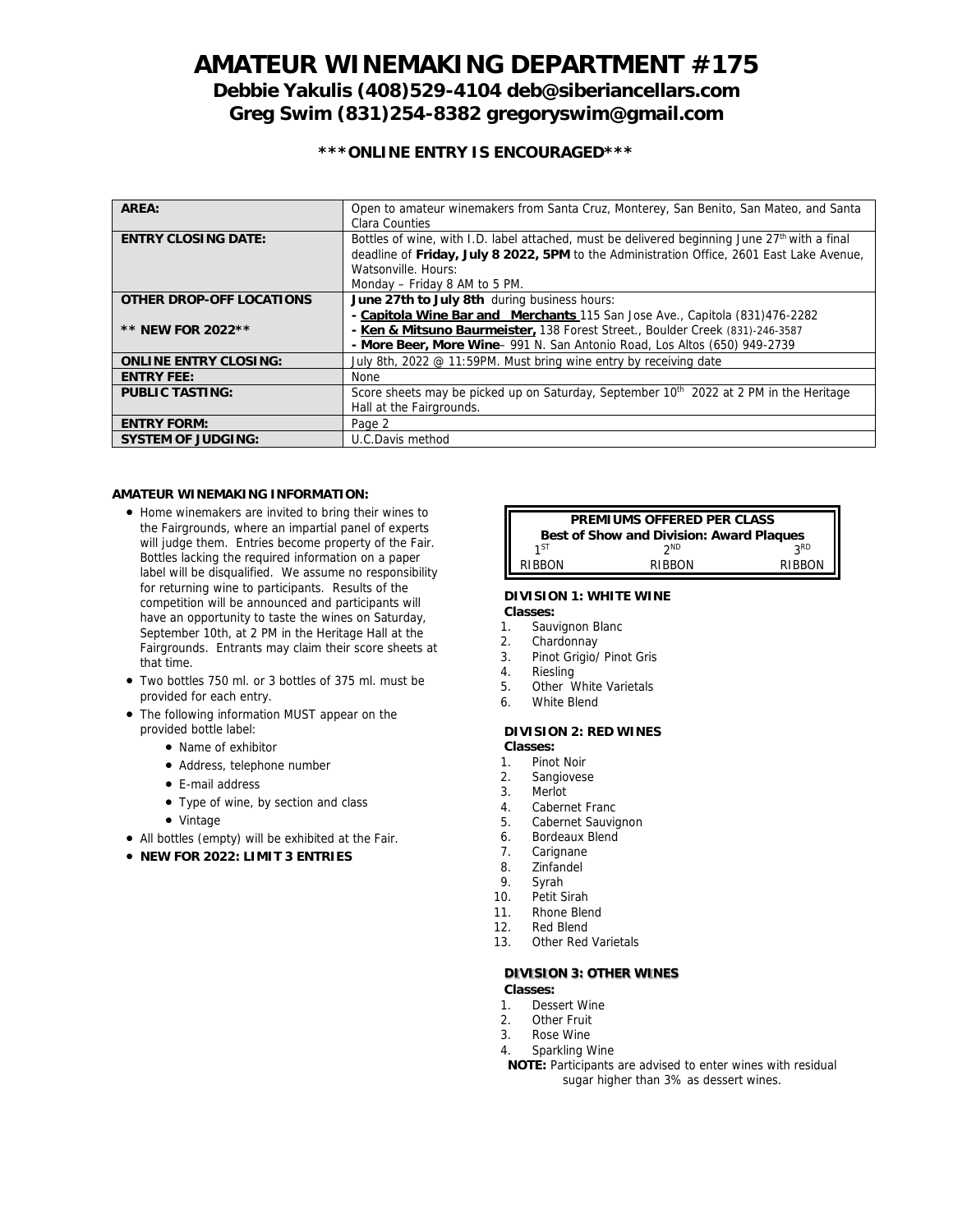# **Santa Cruz County Fair Amateur Winemaking Entry Form – Department #175 Entry Form and Wine due by Friday, July 8th, 2022, by 5:00 PM Must bring wine entry by receiving date if entering online Mail to: Santa Cruz County Fair**

**2601 E. Lake Ave, Watsonville, CA 95076**

| <b>Printed Name of</b><br><b>Exhibitor and</b><br><b>Group Name (if</b><br>any). ** | First:<br>Group: |         | Last: |               |  |
|-------------------------------------------------------------------------------------|------------------|---------|-------|---------------|--|
| Street or Box #                                                                     |                  |         |       |               |  |
| City, State, Zip                                                                    |                  |         |       | <b>County</b> |  |
| <b>Phones: Daytime</b>                                                              |                  | Evening |       | <b>Cell</b>   |  |
| <b>Email</b>                                                                        |                  |         |       |               |  |

| Dept                                                                                                                                                          | Division | <b>Class</b> | Description of Entry |
|---------------------------------------------------------------------------------------------------------------------------------------------------------------|----------|--------------|----------------------|
| 175                                                                                                                                                           |          |              |                      |
| 175                                                                                                                                                           |          |              |                      |
| 175                                                                                                                                                           |          |              |                      |
| 175                                                                                                                                                           |          |              |                      |
| 175                                                                                                                                                           |          |              |                      |
| 175                                                                                                                                                           |          |              |                      |
| If you enter online you must mail or bring in your wine by entry deadline date!<br>** If you enter a Group name, that Group name will be listed as the winner |          |              |                      |

This form may be photocopied

### **Hold Harmless/Read and Sign**

Upon signature and submittal of Entry Form, exhibitors and their agents, parents and leaders acknowledge that: a. they understand the State Rules for California Fairs and the local rules as printed in the Fair Entry Guide; b. They agree to abide by them; c. They certify that all information on the form is true and correct; d. They agree to comply with the fair's decision regarding any violation of the rules.

The fair management shall not be responsible for accidents or losses that occur to any of the exhibitors or exhibits at the fair. The exhibitor (or parent or guardian of a minor) is responsible for any injury or damage resulting from the exhibitor's participation in the program or event. This includes any injury to others or to the exhibitor or to the exhibitor's property.

I certify that this entry is the project of the exhibitor and these entries comply with the rules and regulations published in the official premium list.

| <b>Exhibitor's Signature</b> | <b>Date</b> |  |
|------------------------------|-------------|--|
|                              |             |  |

**We now accept online entries for MOST departments. Please go to [www.santacruzcountyfair.com](http://www.santacruzcountyfair.com/) for more information.**